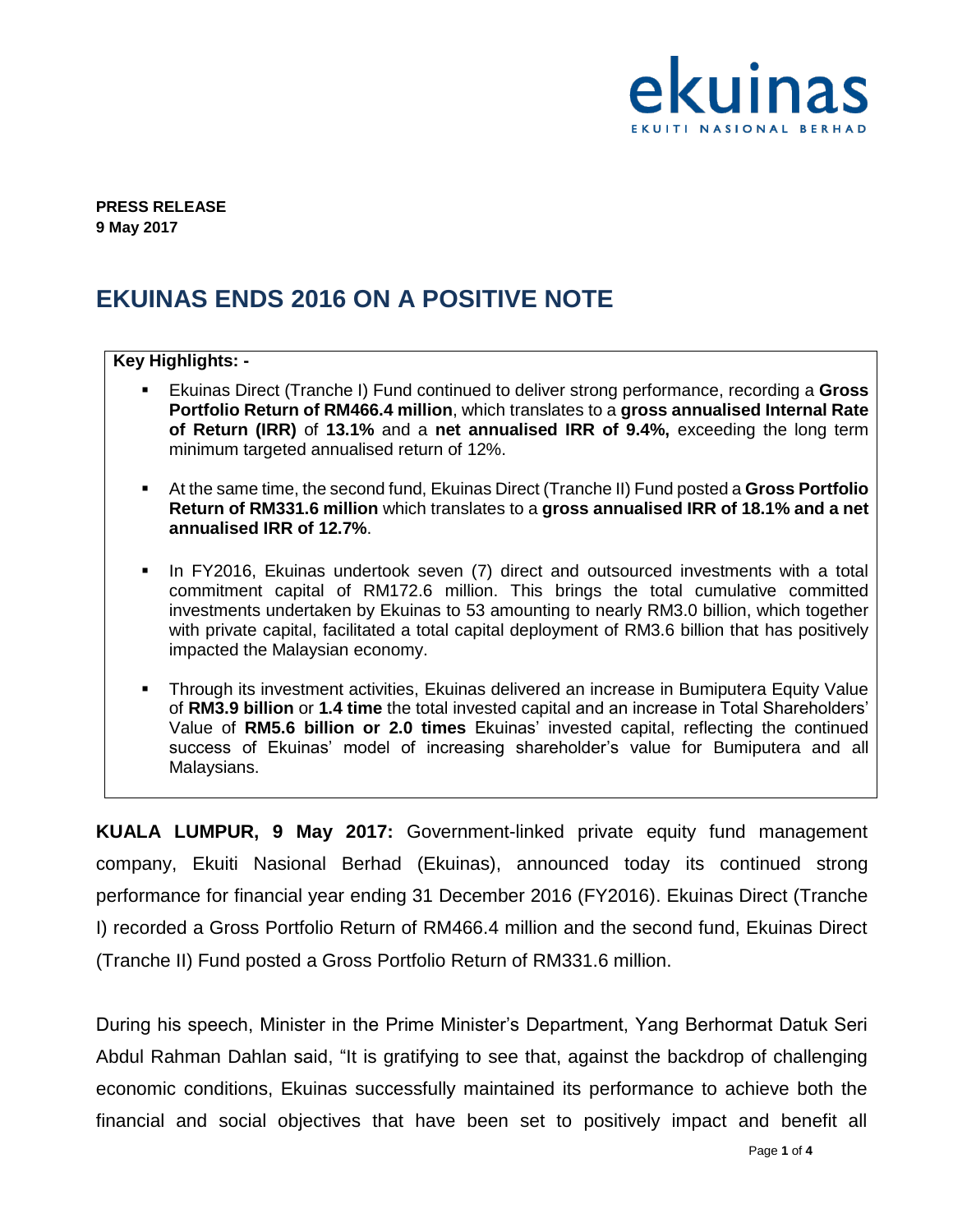

Malaysians. Ekuinas' achievements thus far have showcased the effectiveness of the Government's strategy in introducing an innovative approach to increase Bumiputera economic participation through the private equity model."

He added "Since inception, Ekuinas had undertaken 53 cumulative investments via Direct Investments and Outsourced Programme, amounting to nearly RM3.0 billion, which together with private capital, facilitated a total capital deployment of RM3.6 billion that positively impacted the Malaysian economy."

"In FY2016, Ekuinas committed a total of RM172.6 million in seven (7) direct and outsourced investments. These include two (2) direct investments with a total committed capital of RM123.2 million."

The results were announced by Ekuinas Chairman, Raja Tan Sri Dato' Seri Arshad Raja Tun Uda who said, "Ekuinas Direct (Tranche I) Fund recorded a gross annualised Internal Rate Return (IRR) of 13.1% and a net annualised IRR of 9.4%. At the same time, Ekuinas Direct (Tranche II) Fund posted a gross annualised IRR of 18.1% and a net annualised IRR of 12.7%. For the seventh year running, Ekuinas has succeeded in maintaining its IRR above the minimum target of 12% per annum."

Ekuinas Outsourced (Tranche I) Fund posted a gross portfolio return of RM120.7 million, which translates to an annualised gross IRR of 9.8% and a net IRR of 8.7%. Ekuinas' Outsourced Programme also experienced significant expansion with five (5) new investments undertaken by external private equity firms under the programme at RM80.6 million, out of which Ekuinas' committed capital is RM49.4 million. These include investments in the retail, fast moving consumer goods (FMCG), manufacturing and services sectors.

2016 also saw Ekuinas exiting its maiden investment in Alliance Cosmetics Group (ACG), which generated gross proceeds of RM61.8 million with an IRR of 9% and money multiple of 1.5 times the capital invested. The divestment exercise is in line with Ekuinas' move to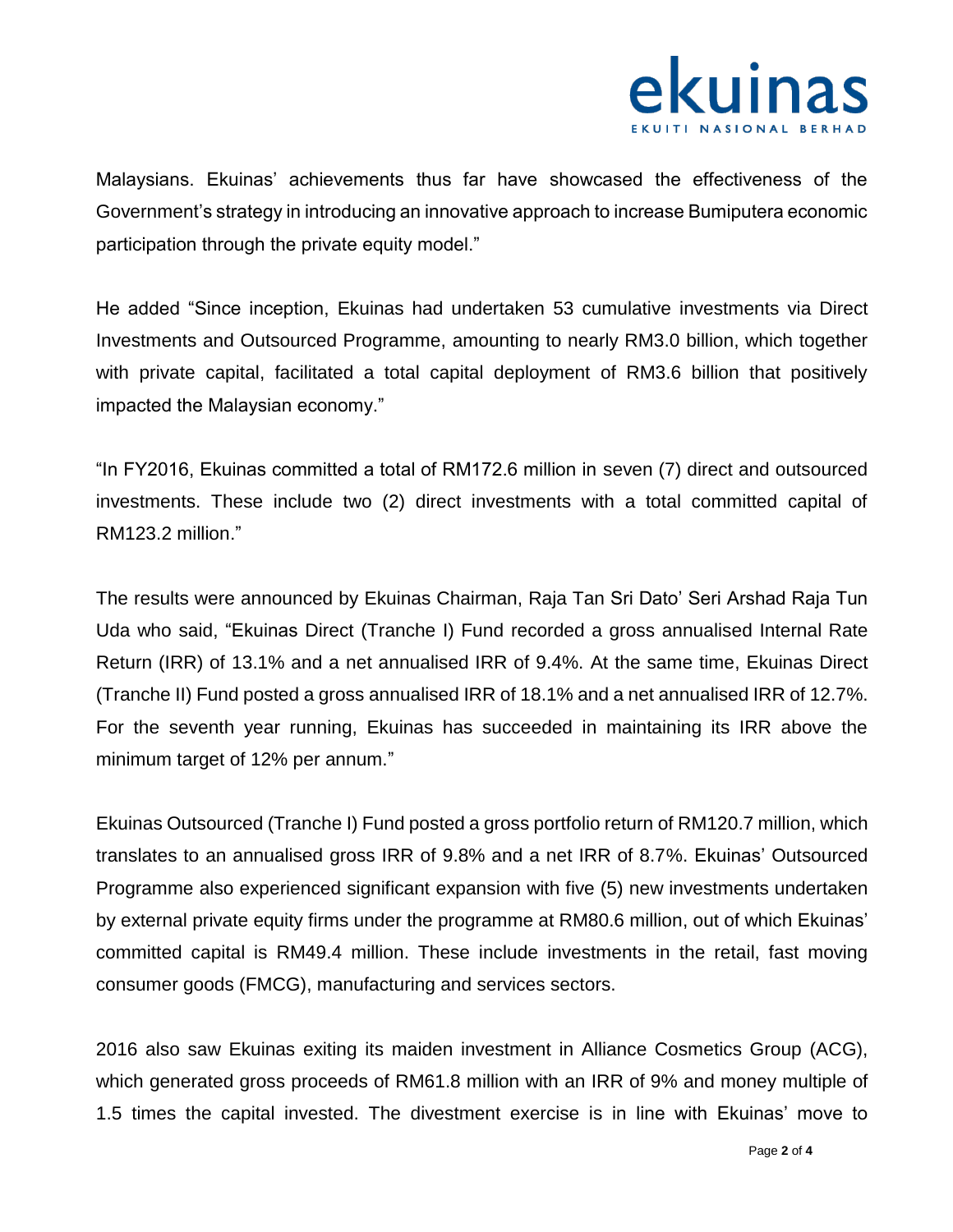

crystallise its investments under Ekuinas Direct (Tranche I) Fund, as part of its investment strategy to secure positive IRR in addition to ensuring the realisation of the Fund is done within the required timeline.

During his presentation, Syed Yasir Arafat Syed Abd Kadir, Chief Executive Officer at Ekuinas said, "We believe that the challenging market conditions presented us with opportunities to improve and readjust the strategies of our portfolio companies and the value creation initiatives implemented have helped to build sustainable businesses. For FY2016, Ekuinas' existing portfolio companies collectively generated more than RM1.6 billion in revenue and RM392.3 million in EBITDA."

In terms of its social objectives, Ekuinas has successfully increased Bumiputera Equity Value by RM3.9 billion, or 1.4 times the total capital invested. Simultaneously, Total Shareholders' Value for all portfolio companies increased by RM5.6 billion, equivalent to 2.0 times the invested capital, which demonstrated the success in Ekuinas' private equity model in increasing shareholder's value for Bumiputera and all Malaysians.

Meanwhile, Ekuinas, through its portfolio companies has provided job opportunities to 498 managers and 16,038 employees at the end of 2016, out of which 40.4% and 60.3% respectively are Bumiputeras. These represent a healthy increase of 16.9% and 29.7% for Bumiputera managers and employees respectively since Ekuinas' entry.

Whilst elaborating on the FY2016 results, Syed Yasir Arafat also said, "Our strategy moving forward is to continue building our capabilities and expertise in line with our aspirations to become a leading private equity firm in the region and replicating the success we had with our existing portfolio companies."